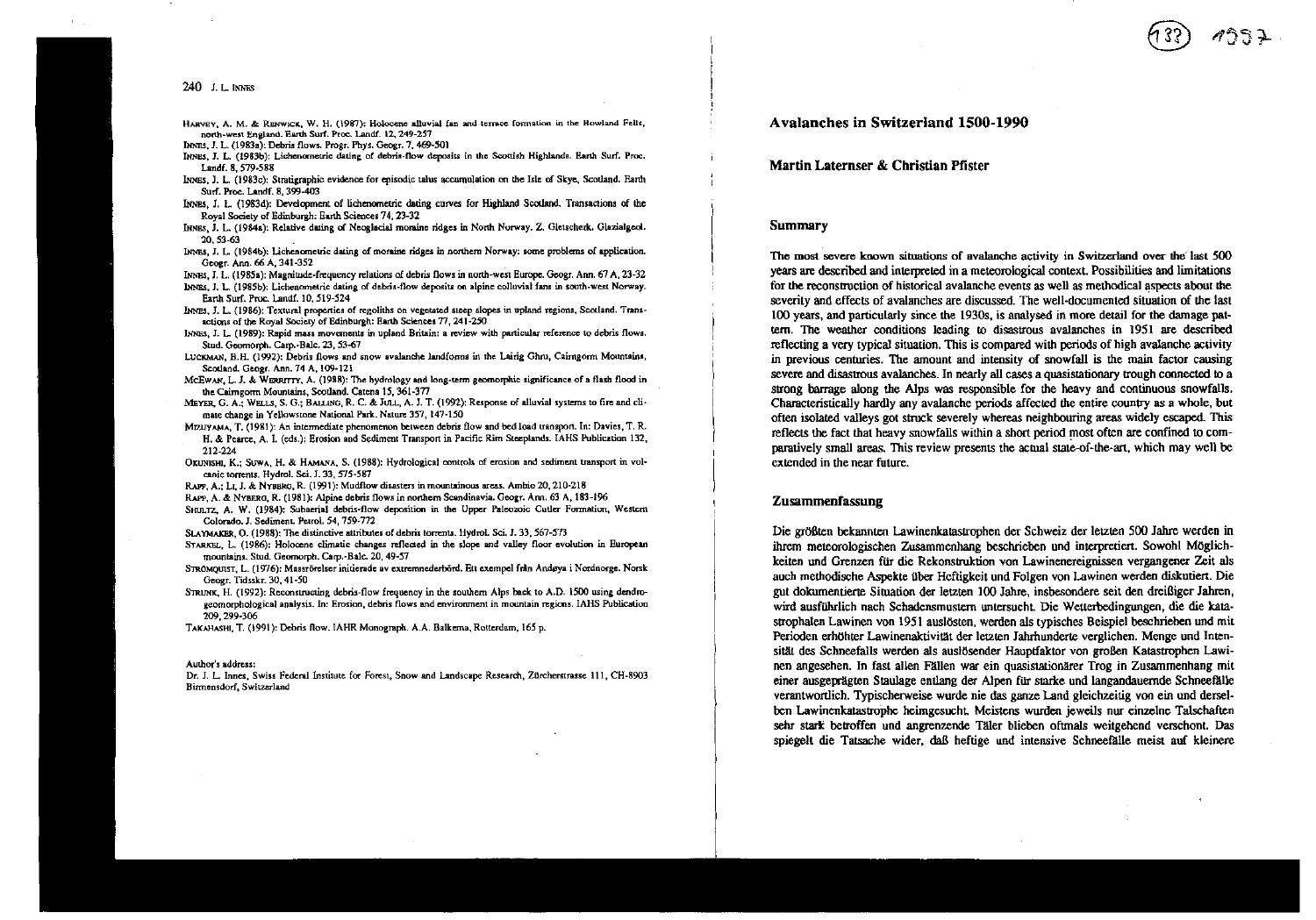Avalanches in Switzerland 1500-1990 243

## 242 M, LATERNSER & C. PFISTER

Gebiete begrenzt sind. Dieser Bericht gibt einen Überblick über den heutigen Sland des Wissens, der in der näheren Zukunft weiter ausgebaut werden wird.

## 1. Introduction

Avalanches have always been a threat for human societies in the Alps. <sup>11</sup> seems that in pre- vious centuries the occurrence of avaIanches was very much seen as fate, particularly as a punishment sent by God, and the reaction to disasters was rather passive. People believed not being able to do anything against it and re-built their destroyed houses and sheds at the same place again, often with the result that years or even decades later the avalanches took their victims once more. The mechanics of avalanche release were not at all understood, apparently not even thal forested slopes may reduce the danger considerably.

Ncvertheless protective measures againsl avalanches in the fonn of defiecting consttuctions (splitting wedges, deflecting barrlers) or shelters within known avalanche tracks are described in older writings (e.g. COLLINUS, 1569). From the second half of the nineteenth cenuuy forestry organisations began consuucting defence structures within the starting zone of avalanches to prevent them from coming down at all (cf. FANKHAUSER, 1853; COAZ. 1881). These included terraccs, stakes or stone waUs built on steep slopes in order to stabilize the snow cover. Unfortunately, the efficiency of such measures is hard to investigate (defence struetures may work weil in average conditions, but a critical winter may occur only once in hundred years) which made progress in this subject rather slow.

Whereas the phenomenon of avalanches was described and tried to be understood quite early (e.g. SCHEUCHZER, 1706; FANKHAUSER, 1853; COAZ, 1881, 1910; SPRECHER, 1899, 1901; ALLIX, 1925; FANKHAUSER, 1928; HESS, 1934), snow as such began to have a value for tourism since about 1850 and scientific investigations on the physics of snow were hardly carried out before the late nineteenth century (RATZEL, 1889; HELLMANN, 1893; SEUGMAN 1936; EUGSTER, 1938; PAULCKE, 1938). The foundation of the Swiss Snow and Avalanche Research Commission in 1931, based in Davos and laler moved 10 Weiss· fluhjoch, brought decisive inputs into the matter (BADER et al., 1939). Systematic studies of the snow mechanics and avalanche release factors were followed by a revolution in the avalanche defencc structure developmem (RICHTLINIEN, 1955, 1961, 1968, 1990; see also BAVIER et al., 1972). Nowadays major snow and avalanche research centers operate in the Alpine countries of France and Switzerland, while regional monitoring and avalanche warning services are set up in Austria, France, Germany, Italy, Slovenia and Switzerland.

The importance of the knowledge of historical extreme avalanche events lo planning has already been emphasized by the first engineers in this business (cf. FRUTIGER, 1970; DE QUERVAIN, 1975; FÖHN, 1975; FÖHN & MEISTER, 1982). Surprisingly no sysrematical database has been established in Switzerland until now, though. But the interest in this sort of events aod the need for more data to apply better extreme value statistics has risen by the recent research programs on climate changes. This paper focuscs upon the most severe silnations of avalanche activity over the last  $500$  years that are documented in the sources. It contains preliminary results of a more detailed investigation which is scheduled for 1996 and 1997 (SCHNEEBEU & LATERNSER, 1996; LATHRNSER & SCHNEBBEU, in prep.; PFIsTER, in prep.

After a short methodical excursion about the effects and severity of avalanches typical weather situations leading to periods of high avalanche activity are discussed. A fundamental introduction about possibilities and limitations for the reconstruction of hiswrical avalanche events foliows. A statistical review of the well-documented situation of the last 100 years, and particularly since about the 1930s, together wilh detailed analyses of the weather situation causing the avalanche disasters in 1951, finally links up with the discussion of severe avalanche periods in previous centuries.

It must be born in mind that we are dealing with three different periods depending on the level of accuracy and resolution of the weather and avalanche data. In the first period until about 1870 only descriptive information is available, apart from isolated and unsystematical meteorological observations (see chapter 4). For the second period (1870-1940) generally systematical weather data of reasonable quality can be obtained whereas accounts of avalanche events are still descriptive and incomplete in most cases. Qnly for the last 50 years since about 1940 systematical data of both the weather situation and the avalanche activity together with the corresponding damage pattern are available, but often still not in digitalized form yet. The establishment of a detailed database of all recorded and recanstructable avalanches in Switzerland for about the last 100 years, therefore, is presently in progress at SFISAR<sup>1</sup> (LATERNSER et al., 1995).

## 2. Severity and effects of avalanches - rnethodical aspects

A key problem in classifying avalanche events is that great avalanche activity does not necessarily mean that numerous disastrous avaIanches occm. The fact that makes the avalanches disastrous is very much dependent on the effect they have on human activities and infrastructure. The number of avalanches may be large in a completely unpopulated area, hence causing (for human esleem) no damage at aU. But the same avaIanche activity in a densely populated. valley can bring about a disastrous situation. Nevenheless in our highly "civilized" alpine environmenl today it is likely that a great avalanche activity does cause considerable damage; just because not many spaces of some extent are left completely unused by man. Since the last few decades different interactions of protective mea-Sutes such as avalanche defence structures, avalanche zoning plans, avaIanche warning services and preventive release of avalanches with explosives also influence the natural avaIanche activity, which further complicates the classification of severe avaIanche periods.

<sup>&</sup>lt;sup>1</sup> Swiss Federal Institute for Snow and Avalanche Research (Eidgenössisches Institut für Schnee- und Lawinenforschung. SLF)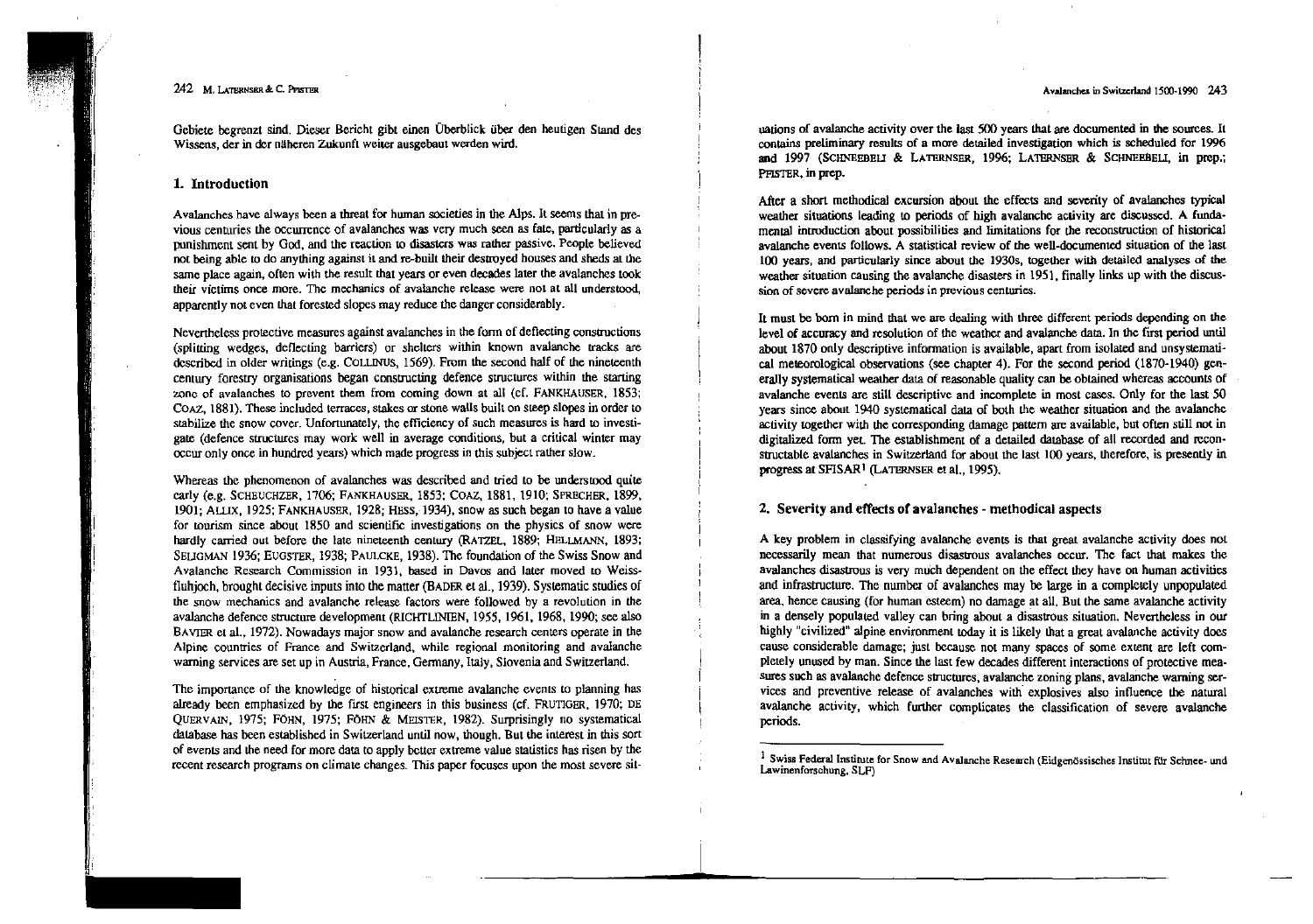#### Avalanches in Switzerland 1500-1990 245

#### 244 M. LATERNSER & C. PFISTER

.

From the point of view of the effect, particularly in the last 100 years, it makes sense to distinguish - among others . between spontaneously released avalanches affecting human activities or infrastructure including torest ("disastrous avalanches") and avalanches triggered by men, particularly by tourists ("skier's avalanches"). Whereas the former, often originating from high up on the mountain sides and reaching as far down as to the valley floors, may be of great extent and can cause considerable damage, the latter are generally of smaller scale, take place in the higher mountains and are a problem for the involved people themselves only, not causing any damage to property. For this reason skier's avalanchcs are very much subject 10 individual human activity and not the effect of purely natural interactions. In this seme they are "coincidemal" (had the stiers not been in this particular slope the avalanche would not have been released) and not. a very good indicator for the severity of the prcvailing avalanche situation.

This leads us to the question how - in which units - the severity of an avalanche or an entire avalanche period shall be measured. The death toll is a certain indicator, but for several reasons not very satisfying. Firstly, an avalanche can destroy a fully inhabited building and kill many people. In this case everybody speaks of a disastrous avalanche. Had the same building been empty (for whatever reason) it would have been "just" an avalanche as many others and definitely not' as catastrophic as in lhe first case. But the strength of the avalanche was exactly thc same, only the effect on human activities was considerably different. Secondly, nowadays many people (tourists) go voluntarily into the mountains andmore or less conscious of the danger - trigger avalanches that would not have occurred otherwise (see above). From this point of view a relatively "safe" winter can cause a high number of victims, because the skiers and mountaineers thought to be safe and ventured into extreme slopes. On the other hand a "dangerous" winter does not necessarily have to claim many lives because it may be simply too dangerous to go skiing at all (that means nobody is in the dangerous area) or security services work well and thanks to evacuations and road closures hardly anybody gets involved personally. Finally, we have lhe possibility today 10 release avalanches artificially in an early state 10 prevent them from coming down spontaneously during a period when many people are present in the endangered area or after having built-up such considerable amounts of snow that the effects would be disastrous.

A less subjective approach detennining the severity of avalanches can be undertaken by means of looking at the damage they cause. CALONDER (1986) defines a "Iarge damage avalanche" as an evem where either at least one house or at least two cattle-sheds or at least three barns or at least 250  $m<sup>3</sup>$  of forest have to be damaged or destroyed. This criterion seems reasonable and can particularly weil be applied to infonnation from documentary sources.

An avalanche or an entire avalanche period not causing any damage or claiming victims can still be of great extent - as we have seen above, but consequently can not be called "severe", since this term inevitably implies the interference with human activities.

Another factor to consider is, that in one winter several periods of high avalanche activity may arise, whose causes possibly are absolutely independent from each other (e.g. 1888, 1951; see chapter 6 and 7). One must be aware of that when comparing the severity of different avalanche winters. In any case it is necessary to analyse with care if such periods really are independent, which may not always be easily attained.

causes, morphology and impacts of avaIanches can be very different in winter and spring. In winter the snow is usually dry causing dry-snow flow avalanches or even - depending on the height of the fall  $\sim$  powder snow avalanches. Although the speed of a powder snow avalanche can be considerably greater than that of a flow avalanche due to the much smaller density, the destructive force of a powder snow avalanche (per square unit) is definitely less. But because of the great vertical extent the impact can be just as severe, particularly on buildings and on forest. Spring wet-snow flow avalanches are rather slow in their movement but - due to the high density of the wet snow - can produce enormous forces destroying virtually everything standing in their usually well-known tracks.

## 3. Typical weather situations leading to severe avalanche events

It is generally recognised that the terrain, the weather and the condition of the snow cover are the main factors determining avalanche activity. In severe and disastrous events the amount and inlensity of snowfal1 is clearly dominating. Virtually no large damage avalanche occurs without huge amounts of fresh snow. One important case to consider are wet-snow avalanches in spring though, which generally result from the loss of the cohesive strength of the snow pack due to warming. But these avalanches are usually confined 10 steep and narrow gullies and because of their regular return (every year) in their clearly defined paths people are aware of their occurrence so that these sorts of avalanches rarely cause serious damage.

After ZINGG (1969) about 80 cm of fresh snow within 24 hours or 120 cm within 48 hours are necessary La produce spontaneous and disastrous avalanches on steep enough slopes, i.e. steeper than about 30 degrees. On the other hand heavy snowfalls do not always cause large avalanches. From analyses over a pcriod of 40 years in the Davos area FÖHN & HÄCHLER (1978) found that about 80% of all uninterrupted snowfall periods accumulating more than 1.0 m fresh snow at the test site near Weissfluhjoch (2540 m as.l.) did not result in severe avalanches in the valley. The better understanding of the relationship between heavy snowfalls and avalanche activity will be a major goal of further investigations (SCHNEEBEU & LATERNSFR, 1996; LATERNSER & SCHNEEBELI, in prep.).

Both CALONDER (1986) and HÄCHLER (1987) carried out a detailed analysis of the weather patterns that led to about 20 severe and extraordinary avalanche situations between 1885 and 1985. It was found in nearly all cases that a quasistationary trough was responsible for such situations and that frontal developments, led by strong winds towards the Alps, inten-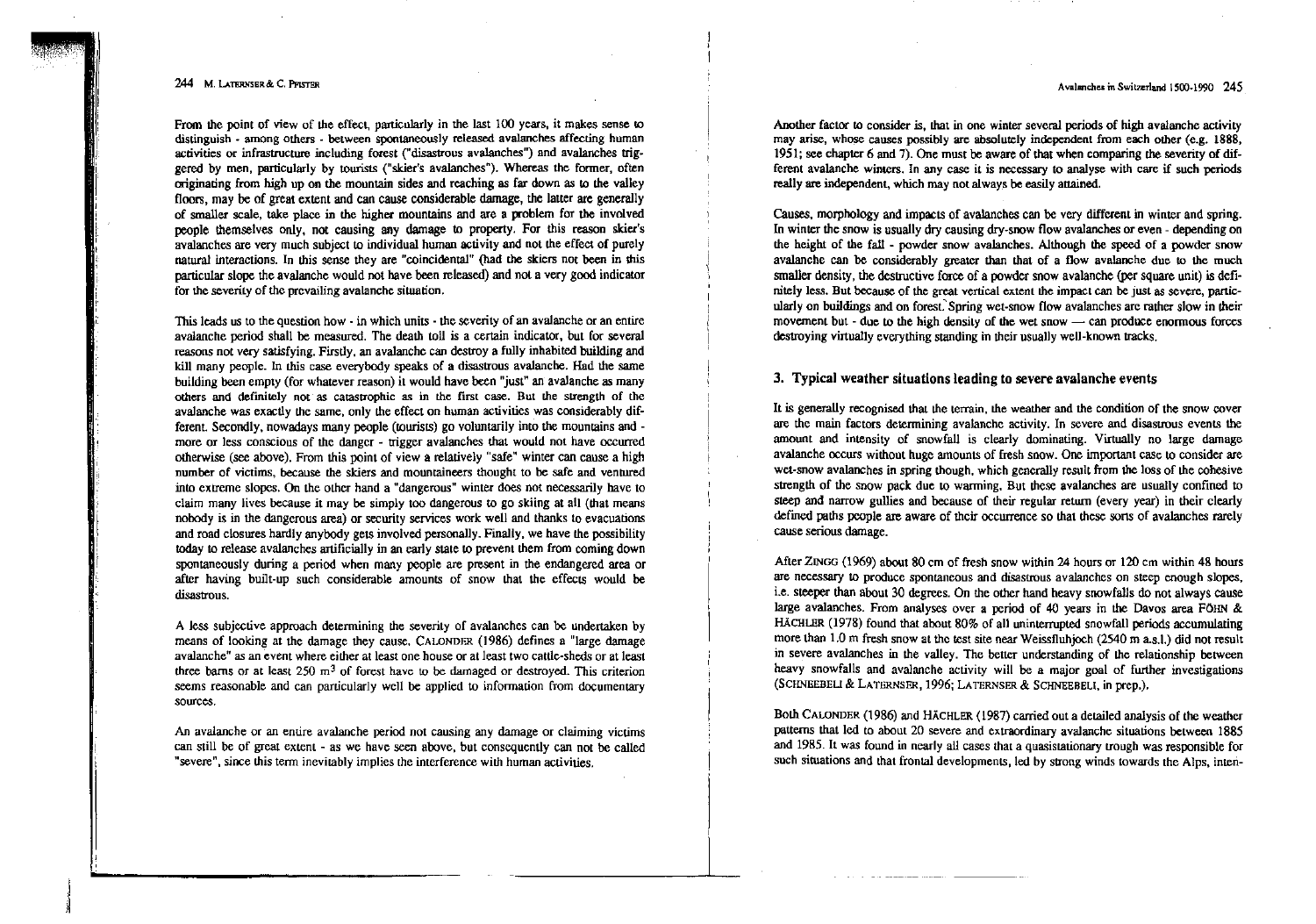II

*i*

sified the snowfall rate, particularly at the windward slopes due to barrage effects. If this type of weather lasts for about four days or more, then there i8 a high probability of large avalanches at least in parts of Switzerland.

Since lhe Swiss Alps (Fig. 1) are orientated roughly east 10 west we can basically distinguish two different main situations: barrage from the north (by north-northwesterly winds from a trough lying over central Europe) affecting the regions north of the Alps, and barrage from the south (by south-southwesterly winds from a trough lying over the west coasts of Europe) affecting the regions south of the Alps. The areas of the central main divide of the Alps (especially the Gotthard area) usually get touched by both weather types and therefore are particularly subject to excessive avalanching. The inner alpine valleys such as the Valais and the Engadine are generally fairly sheltered from these barrage situations but still can get affected on the edges or by other circulation patterns. For these regions, and particularly for the Engadine. the actual state of the snow cover has a grealer influence on avalanching than in the others.

# 4. Documentary sources on avalanches in the past (before the  $20<sup>th</sup>$  century)

Some of the earliest written records of avalanche accidents can be found in Greek (Strabon) and Roman literature: Livy (Titus Livius) refers to the well known example of Hannibal whose army had to bear heavy losses when he crossed the Alps in 218 B.C.

Hardly any reports are known from the first millennium A.D. But since the high Middle Ages, parallel to an increased colonization and deforestation of the alpine valleys, occasional observations (and possibly also the events) became progressively more frequent. The following four types of documentary sources are distinguished:

1. Chronicles include a variety of narratives in the form of extended histories which pro vide a wealth of details. In the Middle Ages the chroniclers lived in towns or in monasteries at same distance from the Alps. Chronicles from alpine valleys er from neighbouring areas were written from the sixteenth century on by clergymen, local nobles and also by mountain fanners (e.g. AADüSER, 1877; STRASSER. 1890; FISCHER, 1910; BÄRTSCHI, 1916; LAELY. 1984). Disasters and extreme situations are reported inasmuch as they had affected the life in the valley. In the case of avalanches the number of casualties and houses or barns desuoycd was raken as a measure of severity. The greater the magnitude of the catastrophe, the more lengthy and fully it was described. Large accidents (Leukerbad 1719, Obergesteln 1720) became known in the entire country and money was raised in favour of the victims. This was noted by local chroniclers far away from the place of the accident  $(B\text{UNTI}, 1973)$ . From the late eighteenth century the  $occurrence of severe avalanche impacts was also reported in the press (e.g., MONATHLI- $W$ )$ CHE NACHRICHTEN, MONATHSCHRONIK).



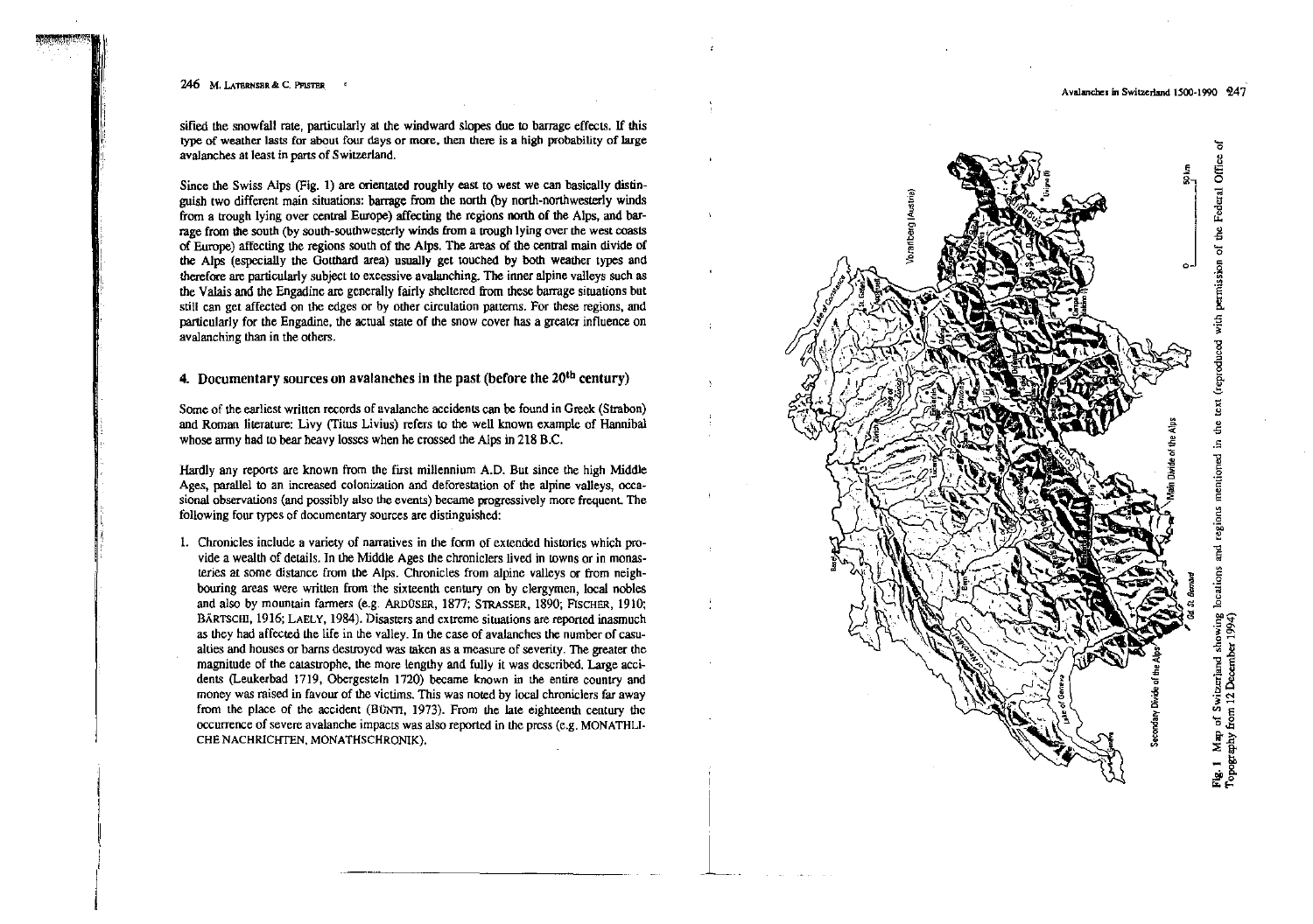- 2. Regional or local histories often contain chronological lists of disasters that were compiled from chronicles and other types cf original material by assiduous clergymen or school-teachers from the eighteenth century.
- 3. The history of natural hazards in the Alps was mostly drawn from compilations of reported weather extremes and natural disasters (BRÜGGER, 1882; AMBERG, 1892; SCHALLER, 1937) hitherto.
- 4. Weather diaries and other types cf quasi regular observations carried out in alpine valleys often do not only describe avalanche accidents and the underlying meteorological situation. Some observers also kept track of avalanches that went down without doing any harm just from the thundering noise they produced (DESCHWANDEN, 1865). This noise was not particularly frightening for people living in the mountains; il was just part of their everyday experience.

On a whole it is thought that a fair picture of the most severe periods of high avalanche activity might be obtained from the early eighteenth century, if this kind of historical disaster research is intensified. But we need to bear in mind that disastrous events usually affect rathcr smalJ areas (see chapter 7.3 and 8) and therefore rnay onIy be mentioned • if at all· in local reports which can bc casily missed in thc source research.

Observations carried out at some distance from the Alps often allow the reconstruction of the meteorological situations that are related to periods of high avalanche activity: Renward Cysat (1545·1613), chancellor in Luceme, kept traek of a broad variety of meteorological and environmental data, just to mention snowfalls in summer on the summits surrounding the city. Joscph Dietrich (1645·1704) and Sebastian Reding (1667~1704), who were monks at the convent al Einsiedeln, included a wealth of detailed lengthy weather repons in their diaries. Heinrich Fries (1639-1718), who was a professor at Zurich, kept a non instrumental diary in which he noted quite regularly the formalion and the meleng of snowcovcr. The physician Johann Jakob Scheuchzer (1672~1733) was the first 10 measure aunospherie pressure, temperalure and precipitation in Switzerland (PFISTER, 1992).

# 5. Critical evaluation of sources

j<br>Maria Baratona<br>Maria Baratona

The scholar who attempts to reconstruct a history of natural hazards from documentary sources should be familiar with certain properties of this type of data. It has become commonplace over the last two decades or so to emphasize the importance of dealing with eontemporary observations, which were laid down shortly after the event or at least within the lifetime of the author (lNGRAM et a1., 1981; PFISTER, 1984; ALEXANDRE, 1987; PFIsTER ct al., 1994). However, in hazard research we are often left with non-contemporary reports copied from original sources which have disappeared. In some cases we may even have to dcal with a secondary copy drawn from a primary one without knowing it. In this situation it must be born in mind that most errors in copying texts are made by attributing an event to

the wrong year. This rnay be duc to reading mistakes figures in old handwritings are easily misread - or just to carelessness. The confusion is even greater in the case of older compilations which contain a mishmash of conternporary and non~contemporary reports; some do not even quote their sources. In order to assess the reliability of a disaster report with regard to the event it purports-to describe, it needs to be corroborated with evidence from different independent local sources (excluding compilations) and il must be consistent with the picture of the overall meteorological situation which is obtained from reconstructions of weather and climate. For Switzerland temperature and precipitation patterns in terms of monthly indices have been rated for the period back to 1525 (PFISTER, 1992). The indices are available from the NOAA paleoclimatic data center in Boulder, Colorado (USA).

The proccdure of assessing the reliability of reports is highlighted by the example of a severe hazard which took 55 lives in Leukerbad (Canton of Valais) (cf. appendix). In the lrnown compilations it is dated January 17, 1719 (COAZ, 1881, BROGGER, 1882), but a loca1 chronicle yields January 17, 1718 (LoRETAN, 1935). The check of reliability involved consultation of a contemporary observer (BUNTI, 1973), who mentions the event in 1719. This is consistent with the reconstruction of the meteorological situation (see chapter 7).

In the Swiss case particular attemion must be paid to the style of dating which was used, since this depended on the decisions of the individual eantons (which at that time were still independent republics) or  $\cdot$  in the case of the canton of Grisons  $\cdot$  even from the quasi sovereign juridical communities ("Gerichtsgemeinden") in the different valleys. Most of the catholic cantons accepted the Gregorian style by leaping 10 days in 1583, the catholic communities in Grisons followed in 1623/24, the canton of Valais in 1656. Most protestant cantons changed in 1700; but some latecomers (e.g. the protestant vaileys of Grisons and the protestant part of Appenzell) took even more time. However, many enlightened men in those cantons already aclopted the ncw style for their personal use after 1700, i.e. prior to the official change in their canton, so that dating of private sources in the eighteenth century from these regions often is equivalent to gambling (PFISTER, 1984). The difference of ten days between the reports trom protestant valleys in the canton of Grisons (Saas im Prättigau, St. Antönien, Davos) and catholic territories stands out clearly for the situations of high avalanche activity in 1689. Tne situation in 1689 must be dated February 2-4 (new style) according to thc reports from the Habsburg territory of Vorarlberg. For 1720 dating is ambiguous. The sources mention two periods of avalanche activity . a first one on Febru· ary 7 (Davos) and 8 (Ftan, Engadine), a second one on February 18 (Obergesteln in the Goms). At first the difference of ten days points to the use of different styles which would then lead 10 the eonclusion that there was just one single period of high avalanche activity on February 17 and 18. On the other hand the meteorological record points to two potential situations of high avalanche activity (see chapter 7) so that it cannot be excluded that the reports on the earlier periad already followed the Gregorian style.

-~'------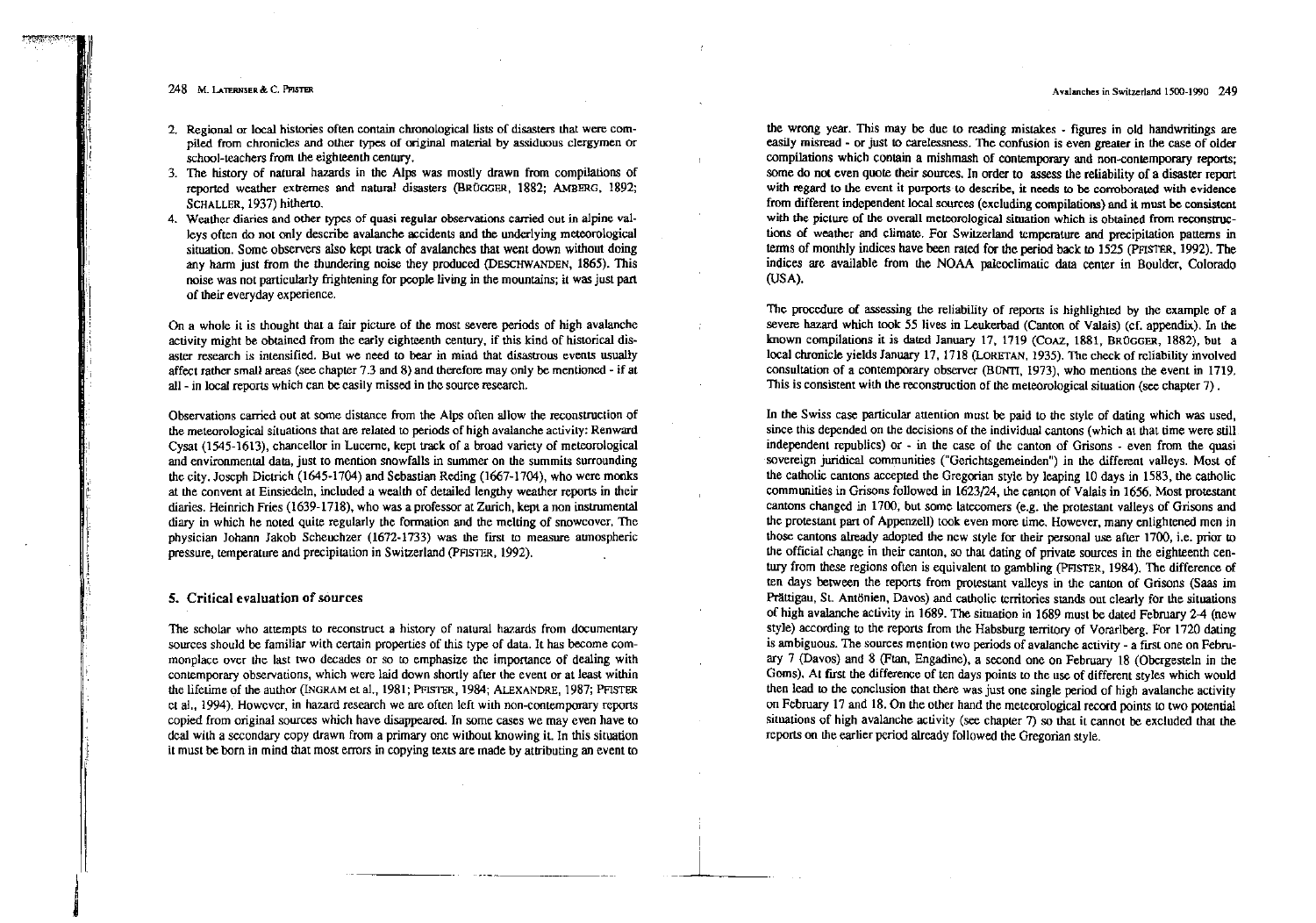6. Catastrophic avalanche events during the last 100 years and their causes

#### 6.1 Statistical review

Since systematical statistics began in Switzerland in 1940/41 every year about 26 people are killed by avalanches and the average annual number of avalanches claiming victims or causing damage is 143 (source: SLF, 1994). The year-to-year variability is considerable. During the winter 1950/51 (the most severe avalanche winter of this century) 1301 avalanches causing damage and 98 fatalities were counted. On the other hand in 1948/49 only 8 avalanches causing damage and one single fatality were registered. In the last hundred years the following winters were outstanding for their high avalanche activity: 1887/88, 1916/17, 1934/35, 1944/45, 1950/51, 1953/54, 1967/68, 1974/75 and 1983/84 (EDI 1951; COURVOISIER & FÖHN, 1975; CALONDER, 1986).

According to the definition of a "large damage avalanche" (see chapter 2) CALONDER (1986) draws a diagram comparing the severity of selected disastrous winters for the last 100 years (Fig. 2). It is clearly seen that winter 1950/51 was by far the most severe avalanche winter, whereas all the others were at least one magnitude lesser. But we need to bear in mind that in 1951 two disastrous avalanche periods in different areas arose from two probably independent meteorological situations (see chapter 2 and 6.2), what virtually doubled the severity of this avalanche winter.

From SFISAR data (SLF, 1936/37-1992/93; MEISTER, 1987) similar diagrams regarding the deaths and the total amount of avalanches causing any reported (that often means insured) damage including human casualties over the period 1936/37 to 1992/93 can be drawn (Fig. 3). The fatal avalanche accidents are split into disaster fatalities (victims of the mainly





native population caught by naturally released avalanches inside their houses, sheds, at work or on traffic routes) and tourist fatalities (victims amongst skiers and mountaineers in the open country, who usually trigger "their" avalanche themselves). Looking at Figure 3b it can be seen that since about 1970 the tourist fatalities clearly increased to reach a constantly high level whereas the disaster fatalities rather decreased. This decrease probably reflects the resolute forcing of the (federally subsidized) construction of avalanche defence structures, increased efforts on the planning level and well-organised avalanche warning services particularly since the catastrophe in the winter 1950/51 (DE QUERVAIN  $\&$ MEISTER, 1987). The increase of tourist fatalities coincides with increased recreational activities within the wintry mountain environment.



Fig. 3 Number of damage avalanches and the corresponding fatalities in Switzerland since 1936/37: (a) shows the total number of recorded avalanches causing damage or claiming victims (from SLF. 1994). The "peak years" are easily recognised as well as a general trend to rather more damage avalanches. (b) shows the number of avalanche fatalities split into disaster fatalities (deaths in houses, at work and on traffic routes) and tourist fatalities (skiers and mountaineers outside of the controlled skiing area) (after MEISTER, 1987)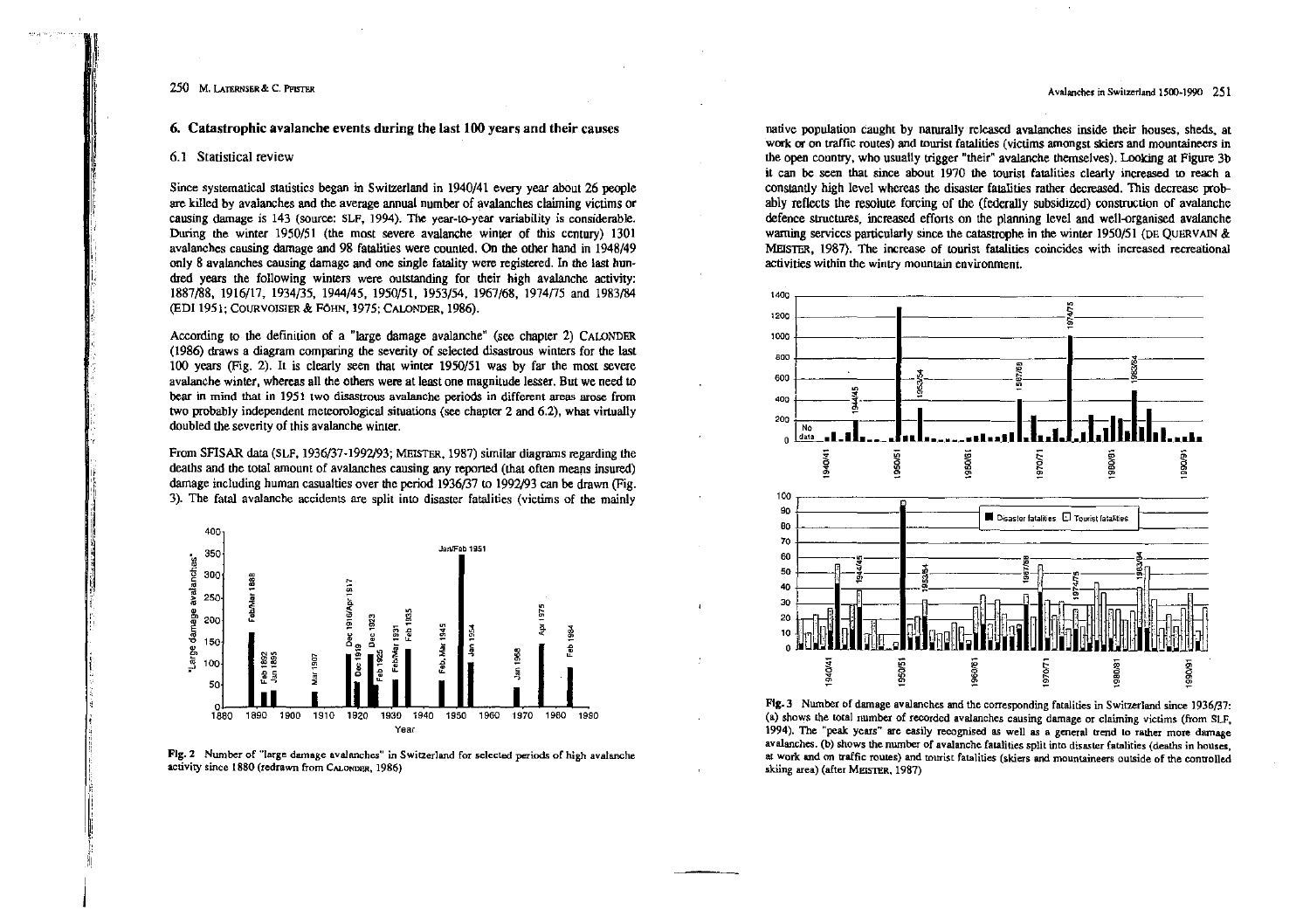I 'I1 'I

Figure 3 further demonstrates that years with a high number of damage avalanches do not necessarily have to cause many (disaster) deaths, particularly the closer we come to present times. The winter of 1974/75 stands for an instructive example. Also 1983/84, with a high number of damage avalanches, shows clearly less fatalitics than the following winter with hardly any damage avalanches. In 1969/70 the many disaster fatalities are made up by virtually one event - one huge avalanche claiming 30 victims, at a time - and in 1941/42 only a few, but severe locally concentrated avalanches caused enormous damage and killed many people.

Compared 10 Figwe 2 it can be seen that tbe catastrophic wimers mentioned there since 1944/45 weil coincide with the peaks in Figwe 3a, Having areturn period of roughly 10 years some single years are obviously outstanding for their clearly above-average number of damage avalanches, It is interesting 10 notice that according to Figure 3a the general trend for "damage avalanches" (i.e. avalanches causing damage and claiming victims) seems to be rather rising. This may be due to increased human activities mainly in the recreational sector, since the nwnbers of tourist fatalities are rising 100. With the establishment of a detailed database of all recorded and reconstructable avalanches in Switzerland of this century (Latemser et a1., 1995) further analyses will show if the number of "large damage avalanches" (e.g. after CALONDER, 1986) remains on a constant level or also points 10 a ceclain lrend (SCHNEEBELJ & LATERNSER, 1996; LATERNSER & SCHNEEBEU, in prep.),

## 6.2 Causes of the disastrous avalanches in the winter of 1950/51

The winter of 1950/51 was by far the most severe avalanche winter of this century in Switzerland and is weIl documented.in SLF (1952). The avalanche activity was confined 10 two distinct periods: the first period lasted from January 19-21 with a clear peak on the 20<sup>th</sup> and the second period was from February 11-14 with dominating activity on the 11/12<sup>th</sup>. According to the two completely different weather situations the avalanches affected two quite different areas. The January disaster was caused by a classical NW-storm and affected mainly the Swiss cantons of Grisons, Uri and parts of lhe Valais (all areas on the northem side of the main divide of the Alps). In contrast to that the February catastrophe was initiated by a long-lasting pcriod of foehn intensified by a strong southerly barrage, which caused excessive avalanching mainly in the canton of Ticino (south of the Alps) and in neighbouring areas of Grisons, Uri and Valais across the main divide.

Figure 4 shows the synoptical weather map of January 20, 1951. The situation before this date was characterized by a changeable period of westerly winds since January 12 after a very wet November and a rather dry and cold December, On January 18 hcavy and continuous snowfaUs began. caused *by* the rising of warm air masses over a wedge of cold air Iying north of the Alps. The same evening an active cold front rcached the Alps and initiated a furious NW-stonn which lasted till the 21 st. Duting this 3-day-period 150·250 cm of fresh snow were dropped in the central and eastern areas north of the Alps. In the northeastem pans of Grisons the snowfalls even exceeded 250 cm (Fig. 5), Peak snowfaIl intensities were up to  $10-15$  cm per hour. Although the snow cover up to this date was reasonably mighty and well solidified the enormous amount of fresh snow was just too much at a time and collapsed spontaneously under its own weight, producing innumerable extraordinary and destructive avalanches. The area severely affected by avalanches is virtually identical with the area enclosed by the  $150 \text{ cm}$  isoline in Figure 5.

From February 4 a strong eyelone situated over the British Isles initiated a pronounced foehn period with intensive precipitation south of the Alps (Fig, 6a). In some of the uppermost vaJleys of Ticino more than 100 cm of fresh snow fell within 24 hours, which aIready caused isolated avalanches. Duc to rather wann temperatures during thc snowfalls and the following weather improvement connected with a cooler spell the snow cover could stabilize considerably. Renewed heavy snowfalls from February 9 onwards, caused by strong southern barrage put the tin lid on it (Fig. 6b). During this four-day period until the  $12<sup>th</sup>$ again more than 200 cm of snow fell above 1500 m a.s.!. The precipitalion records of Mosogno (780 m a.s.l., Valle Onsernone) showed more than 158 mm within 24 hours, which is about  $600\%$  of the average value for the entire month of February for this station!



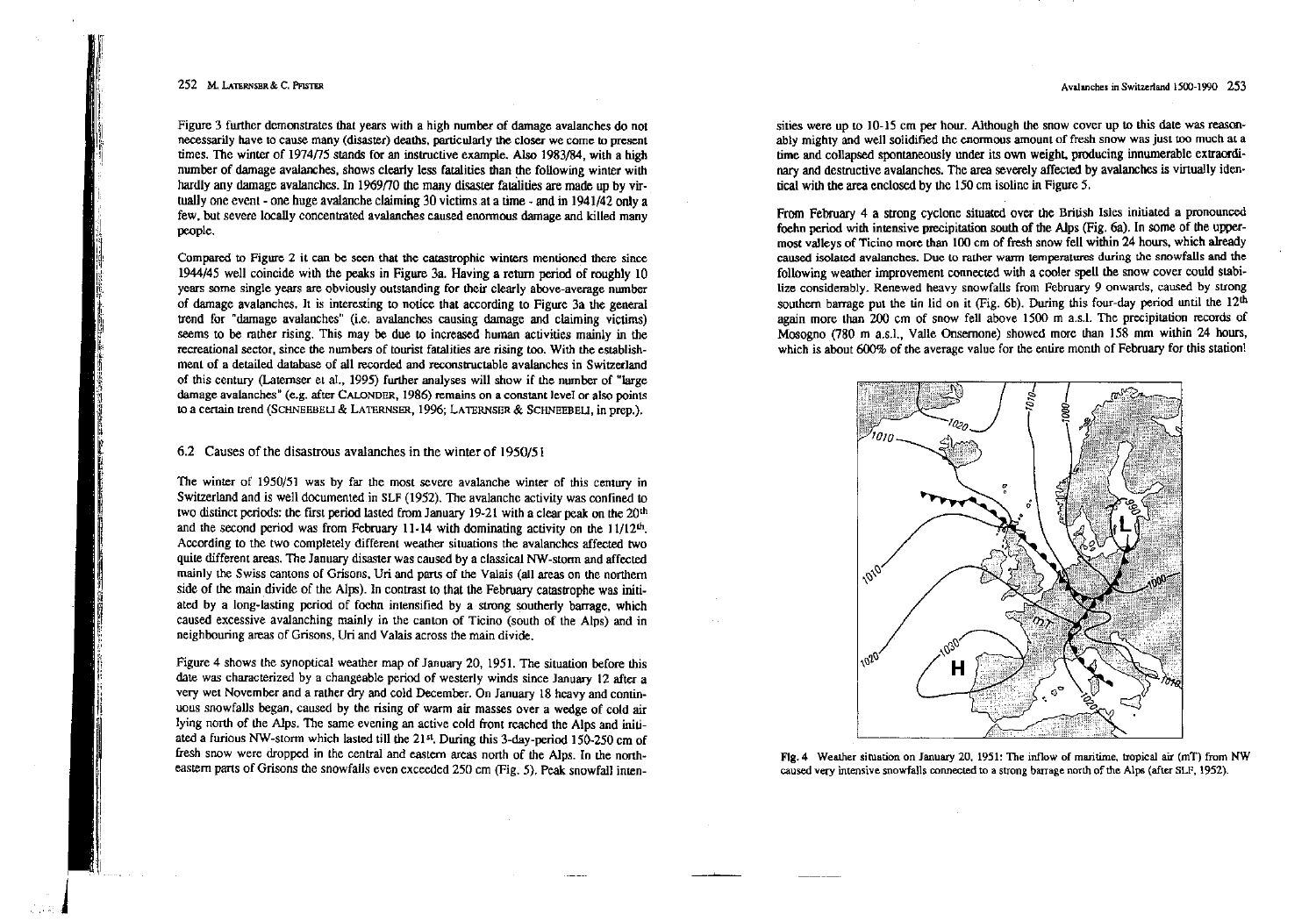i.







Flg.6 Weather situations on February 4,1951 and February 10. 1951: (a) shows the pronounced foehn period during February 4 10 5 dropping more than I m of fresh snow in parts of the upper Ticino; (b) shows, after a short respite, the renewed and continual inflow of maritime, tropical air  $(mT)$  from S lasting from February 8 to 12. Due to a strong barrage effect the snow falls along the southern slope of the Alps were tremendous (up to 3 m) and partly spread further to the northern side (after SLF, 1952)

In the Val Bedretto and lhe upper Valle Maggia the total amount cf fresh snow fallen dur· ing the period from Fcbruary 4·14 (at an altitude of 1200 m 3.S.1.) exceeded 400 cm! The remaining areas of northem Ticino and neighbouring parts of Valais, Uri and Grisons still received 200 cm and more (Fig. 7). These enormous amounts of snow arising from an extraordinary meteorological situation caused disastrous avalanches as hardly ever registered in living memory. Only thanks to the rather high temperatures most of the precipitation in the lower reaches fell in the form of rain, otherwise there would have been even more snow to avalanche. Even up to 1800 m a.s.1. the snow was very wet and partly mixed with rain, which allowed the snow cover to settle very fast. But the sheer amount of snow proved 10 be just 100 much in the end.

This example demonstrates the "problem" of a mighty and well-solidified snow cover. If the snow pack had been more fragile in January, many slopes would probably have offloaded their weight at that time already or at least earlier in February, hence causing avalanches of less destructive power. But the well-solidified snow cover allowed to accumulate more and more snow multiplying the destruetive force of the avalanehes.

Each scvere avalanche period has its own characteristics depending on the spatial and tem~ pora! distribution, the causes and effects. It simply exceeds the scope of this paper to describe aIl the other disaster periads of this century in the same detail as the 1951 event.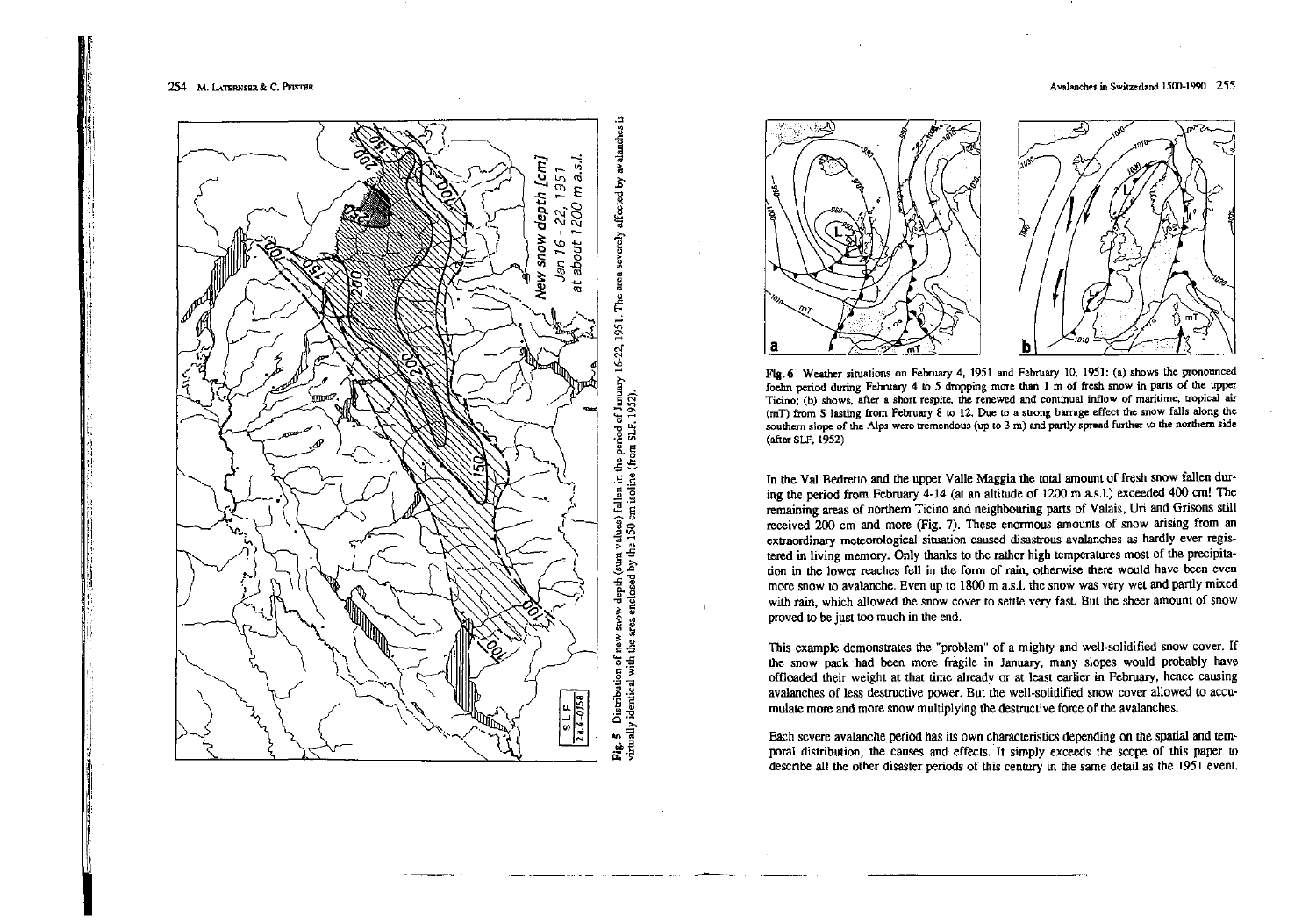I,

 $\frac{1}{2}$ 

i

!I '11,i

li "li, j! r:

ii: n,

:. ,I '! ,! il: 'i'



7. Extraordinary climatic conditions leading to disastrous avalanches during earlier centuries

In the following paragraphs some earlier situations of extreme avalanche activity over the last centuries are described and interpreted in a mcteorological context. We begin with the period of 1888 and then move back in time, considering more remote cases which are not so well documented (a selection of the most important events and the corresponding sources is given in the appendix).

# 7.1 The situation in February and March 1888

The situation in the winter of 1887/88 was recently reinterpreted by Zysset (1989). He distinguishes three avalanche periods: February 15-20. February 26·28 and March 27-30 (Fig. 8). The first displays the typical picture of a northerly barrage situation mainly affecting the central and eastem Swiss Alps. Thc eatalogue of weather situations by HEss & BRFZOWSKI (1977) indicates a high-reaching, quasistationary eyclone over Central Europe for the eriti· cal period. Most stations north of the Alps observed northwesterly winds, but the amounts of measured precipitation at lower altitudes were not so significant. Local records from alpine stations indicate considerable amaunts of snowfaIl though (COAZ, 1889). Temperatures were below average and atmospheric pressure was low on both sides of the Alps over the entire month. During the second period (February 26-28) the focus of precipitation was south of the Alps which was connected to a cyclonary south-southeasterly current affecling

c



Fig. 8 Distribution of the areas affected by avalanches during the three disaster periods in 1888: (a) February 15-20. (b) February 26·28. (c) March 27-30. The outlined zones contain all registered avaIanches with emphasis in the light grey areas (after ZYSSET, 1989)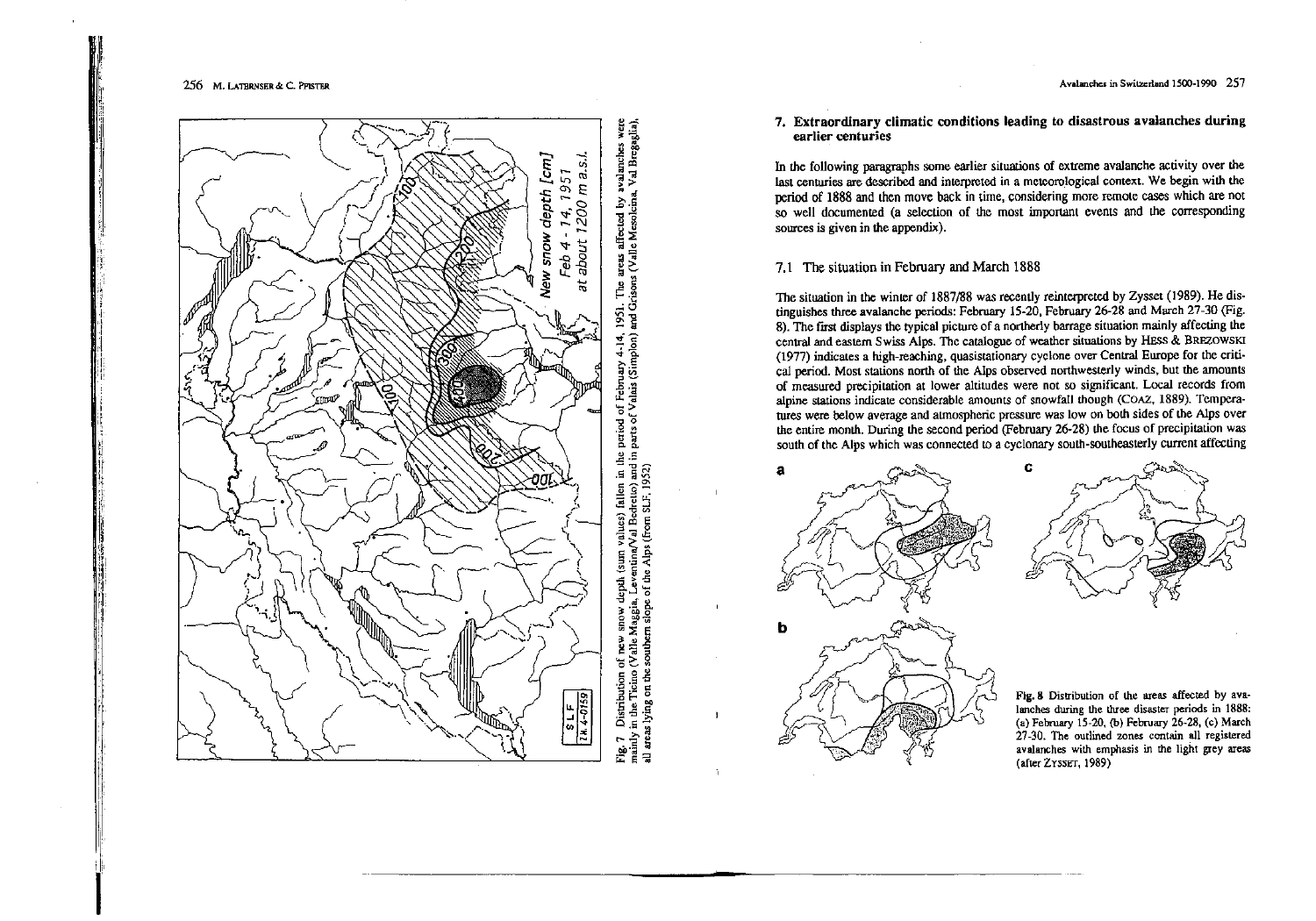I: 'I

11

I I

the southern areas of the Valais unusually strongly. The lhird situation at the end of March was initiated by the passage of a strong occlusion causing heavy precipitation  $\overline{\phantom{a}}$  up to 2000 m a.s.l. as rain - brought in by southerly winds. This mainly affected the areas south of the Alps but also spread over large parts of Grisons. AvaIanches were caused by the heavy snowfalls in the higher reaches as well as by the destabilizing effect of the continuous rain on the mighty snow cover at tower altitudes (CALONDER, 1986). Huge avalanches occwred also in some parts of the Bernese Oberland, possibly due to strong warming,

# 7.2 The situation from December 11 to 13, 1808

From December 11 to 13, 1808 another northerly barrage situation developed, but this time it extended farther to the west and the airflow came perhaps more from the north: According to the instrumental diary of Samuei Studer in Rem it snowed more or less continuously from December 11 to 13 and temperatures were substantially below zero (SCHWEIZ. METEOROLQG. BEOBACHTUNGEN, 1885). In Chur 60 cm of fresh snow fell from December 11 to 12 accompanied by stormy winds. In the mountain arcas snow accumulated to an estimated depth of 1.8 m during these days. The highest accumulations of snow were observed in the Central and Eastern part of the Bemese Oberland. in the region around the Gotthard and in the Grisons. MOSl of the avalanehes broke off during the night from December 12<sup>th</sup> to 13<sup>th</sup> damaging a substantial number of houses and barns and killing cattle and dozens of people. For the Grisons Salis repons the destruction of 81 stables and bams and of 9 houses; 355 head of cattle and 24 people were killed (SALIS, 1809:158). In the Bemesc Oberland 42 victims were counted (MONATHUCHE NACHRICHTEN, 1750-1798).

## 7.3 The situation from February 6 to 7, 1749

During the first days of February Snow and rain fell in the Lowlands together with high windspeeds and rivers flooding their banks. At the same time heaps of snow were accumulated in the mountains (PFISTER, 1985). Missing details about the precise meteorological situation, particularly the wind directions, as well as the fact that avalanches are reported from both sides of the Alps (see appendix) unfortunately make it difficult to get a clear picture about this severe period. Nevertheless, it seems to have been a rather exceptional situation, since usually only a fcw single regions get severely affected by disastrous avalanches at a time. but in 1749 wide areas of the Swiss Alps got struck simultaneously.

## 7.4 Thc situation in February 1720

For this month two pcriods of high avalanche activity. February 7 to 8 and February 17 ro 18, are reported. It is not clear whether the date given in the first source already follows the Gregorian style (see chapter 5). Therefore, the meteorological situation of both periods is described in thc following paragraph.

#### Avalanches in Swiuedand 1500-1990 259

February 1720 was cold and very snowy, Huge amounts of snow accumulated in thc castem pan of the Swiss Alps (Canton of Appenzell). The meteorological situation was reconstructed from the instrumental diary kept by Scheuchzer in Zürich: The amount of precipitalion measured aver the entire rnonth was 152 mm (250% of the 1901-60 average). Two potential situations of high avalanche activity may be drawn from the record. The first developed on February 7 and 8 with rain and snow and violent winds at first from south to southwest. then from nonhwest This reflects the classic situation of the passage of a wann front followed by an active cold front. The maximum daily intensity of precipitation was recorded on Feb 8 (38 mrn), but it may weil be that part of the water was blown away from the raingauge, so that the aetual precipitation was greater. A similar situation arose on February 17 to 18: Warm weather, storm from southwest and west, much rain, snowmelt (Scheuchzer, in: SAMMLUNG, 1720:150·151). This suggests that particularly the fIrst period was related to a northerly barrage situation, affecting - according to experience mainly the northeastern areas of the Swiss Alps. And the records mention destructive avalanehes in the Canton of Grisons (Davos, Flan). Duting the seoond periad, however, the most active weather (with winds from W/SW) seems to have moved right up the Valais, which is completely open to this direction, and caused disastrous conditions mainly in this part of the Alps (e.g. Obergestein).

## 7.5 The situation from January 15 to 18, 1719

The metcorological situation was again reconstructed from the instrumental diary kept by Scheuchzer in Zürich: Over the entire month barometric pressure was low, temperatures were near the twentieth century average - the fresh snow layers were soon melted - and 109 mm of precipitation (160% of the 1901-60 average) were measured in Zürich. Great amounts of rain and snow fell from January 15 to 18 with strong southwesterly winds, then the winds turned to northwest (SAMMLUNG, 1719:20). This reflects again a typical northerly barrage situation with a quasistationary trough. On January 17 a huge avalanche broke off that buried a part of the village of Leukerbad (Valais). The occurrence of disastrous avalanches from other parts of the Alps is not known.

## 7.6 The situation from February 2 to 4, 1689

The main witness for this period of high avalanche activity is Johann Heinrich Fries in Zürich (see chapter 4). We know from his diary that it snowed and rained at the beginning of the month, but he gives no wind direction. The accumulation of huge snow masses is reported from the Valais (DUFOUR, 1870). More is known on the meteorologicaJ situation of these days from evidenee collected in lhe context of a European project whieh aimed at reconstructing weather situations in the late Maunder Minimum period, i.e. the period from 1675 to 1715 (FRENZEL et al., 1994). Louis Morin, who was a physician in Paris, kept track of the direction and speed of clouds in his instrumental diary, which is a very valuable indicator for the main atmospheric current (PFISTER & BAREISS, 1994: 151). During the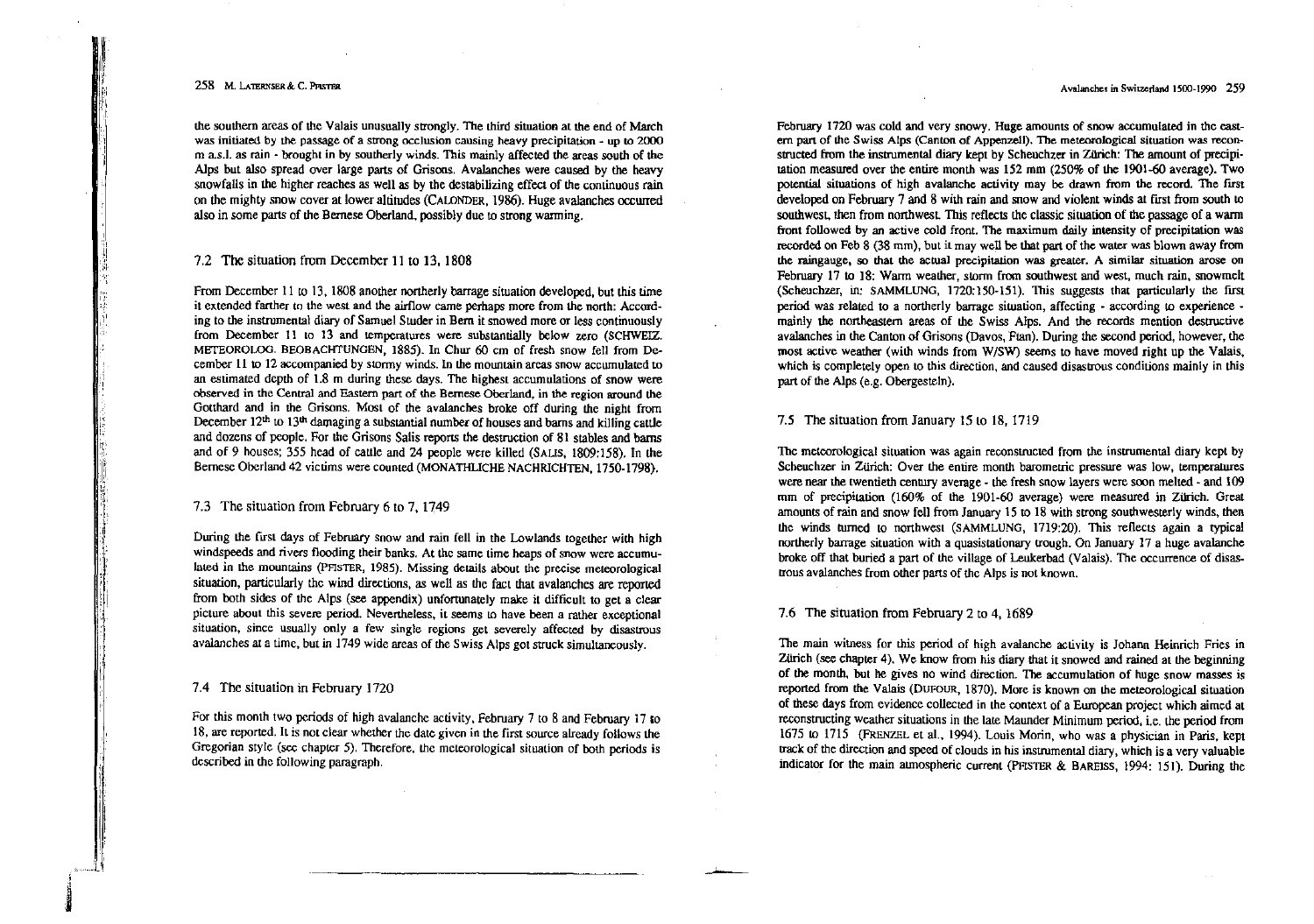first ten days of February the clouds in Paris came mainly from northwest, which again points to a situation of northwesterly barrage. Considering the number of victims (see appendix), it was perhaps the worst situation prior to 1951.

## 7.7 The situation in February, 1598

R. CYSAT (1969) describes this winter as follows: From Christmas 1597 until March 1598 it snowed almost every day and night in the Lowlands, it rarely rained in between, so that the snow accumulated more and more (this holds even for places such as Geneva, where a long lasting snow cover is rather rare nowadays). In some locations the snow was 8 to 10 feet deep. In the mountains people had to dig tunnels through the snow to move the cattle from one stable to another. Considering this situation it is striking that the sources hardly mention an increased avalanche activity north of the Alps. However, disastrous avalanches broke off in the southeastern parts of the Swiss Alps and in neighbouring areas of Italy around February 17.

# 7.8 The period from 1566 to 1579

For the period between 1566 and 1576 several sources mention a series of winters with unusually large amounts of snow without, however, providing a full report of avalanche activity. In 1565/66 snow was so deep in the eastern part of the Swiss Alps, that cattle could not be moved from one stable to another any more and starved as a consequence (PFISTER, 1985). This suggests the frequent occurrence of long lasting northwesterly situations during that winter. This interpretation would be in agreement with a reported extreme drought in Catalonia during the same period (BARRIENDOS, pers. comm.). In the valley of Grindelwald (Bernese Oberland) a huge amount of snow fell on Dec 28, 1572 which crushed several houses under its weight; in spring 1573 avalanches broke off everywhere in the valley and caused many victims. It is the worst avalanche period which is documented for this valley. The situation was not much better in the following winter of 1573/74. In the winter of 1575/76 again the snow blocked people in their houses for a prolonged time (HUGI 1842: 86; KAUFMANN, 1905). Such descriptions give the impression that avalanche activity during the years from 1565 to 1579 might have been above the mean level of the last 500 years. On a more general level, winters were colder and somewhat wetter than those of the period 1901-60 (PFISTER, 1984). This was an important element - together with the high frequency of wet and cool summers - to promote the expansion of alpine glaciers in the second phase of the Little Ice Age.

## 8. Conclusions

Situations of increased avalanche activity for the preinstrumental and early instrumental period may be reconstructed from reports in historical documents, if the historians' rules of source verification are observed. Since the sixteenth century extraordinary climatic conditions leading to disastrous avalanches were in most cases connected to quasistationary troughs over Central Europe producing a northwesterly air-flow and a barrage situation over the Alps. This coincides with PROHASKA (1943), who points out that northwesterly currents are particularly notorious for heavy snowfalls in the Alps.

It seems that the central and eastern parts of the Swiss Alps get affected more frequently than the western part. For the areas south of the Alps not many events prior to the last century are known. That does not necessarily mean that disaster avalanches were less frequent - maybe they are just not recorded - but by means of statistical analyses CALONDER (1986) comes to the conclusion that the probability of high avalanche activity is far less than the probability of excessive snowfalls for the southern slope of the Swiss Alps. That means not many great snowfalls (which occur more frequent on the southern compared to the northern slope) have destructive avalanches as a consequence. This stands in clear contrast to the situation in the central (greater Gotthard region) and "inner eastern" (Engadine, Mittelbunden) areas of the Swiss Alps, where heavy snowfalls led to disastrous avalanches much earlier (CALONDER, 1986). This makes also sense from the physical point of view, since on the southern slope of the Alps the temperatures during snowfall periods are generally higher than in the north which allows the snow to settle faster and brings about a more stable snow cover.

So far historical periods of high avalanche activity can be reasonably well explained by their corresponding meteorological conditions. But it must be emphasized that the results should not be over-interpreted. Many weather descriptions of earlier centuries are too incomplete for unambiguous identification of the meteorological situation. Possibly large scale situations can better be reconstructed, but definitely not the local wind fields and precipitation patterns (unless specific observations or measurements exist!). And that is exactly what we need in many situations. Characteristically, hardly any avalanche periods affected the entire country as a whole (as in 1749), but often isolated valleys got struck severely whereas neighbouring areas widely escaped. This reflects the fact that heavy snowfalls within a short period are most often confined to comparatively small areas (generally less than about 5000  $km^2$ ), which  $\cdot$  for example - implies the necessity of high resolution in avalanche forecasting. The second avalanche period in 1951 stands as an impressive example.

## Acknowledgements

This work has been supported by the National Research Programme 31 on "Climate" changes and natural disasters" (projects 4031-041201 [W. Ammann] and 4031-33198 [C. Pfister]). Acknowledgements are due to Andreas Brodbeck, Geographical Institute, University of Bern, for drawing some figures and the map. Thanks are extended to Paul Föhn, Dieter Issler, Jürg Schweizer and particularly to Martin Schneebeli (all SFISAR) for critical comments on the manuscript.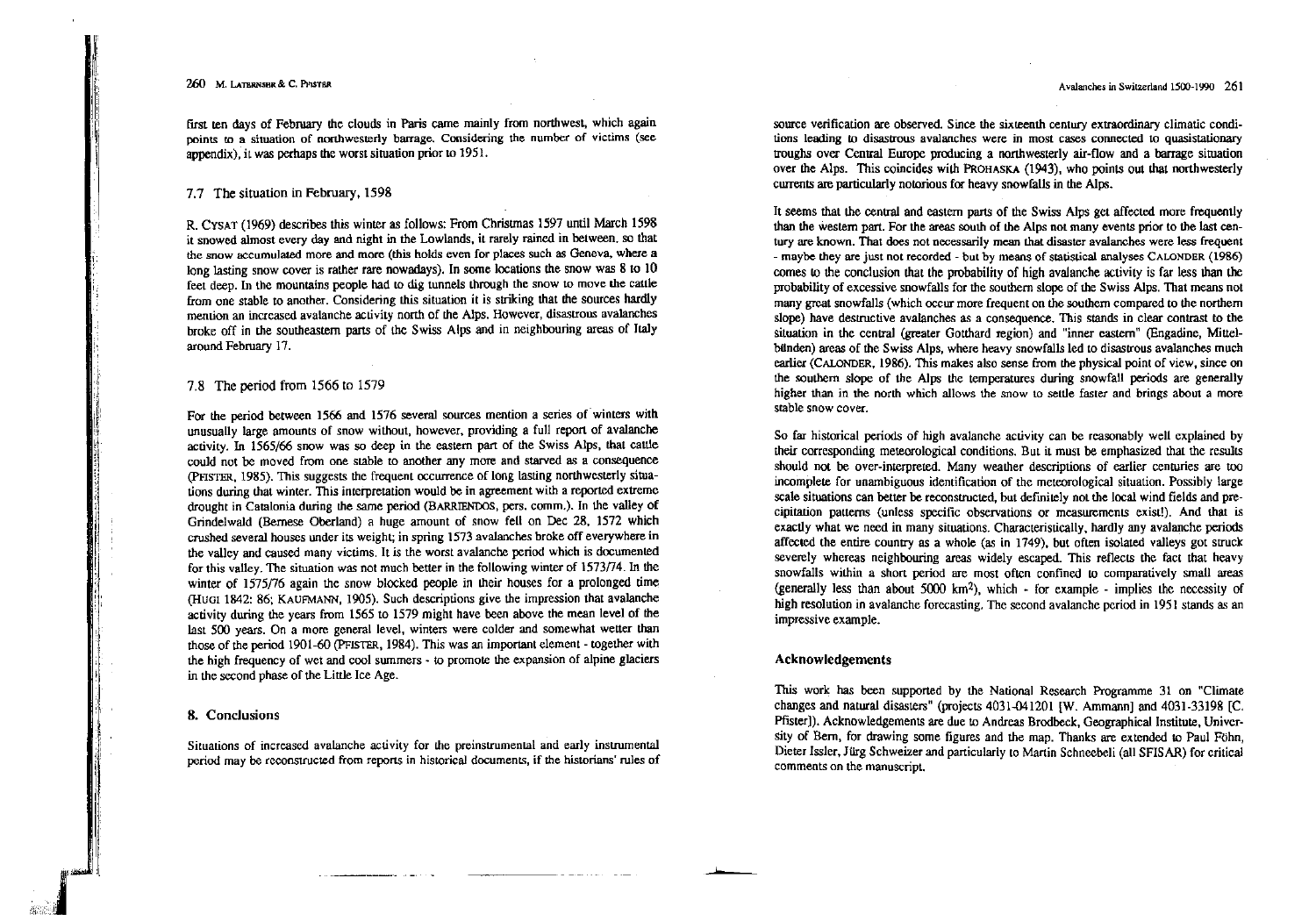#### Avalanches in Switzerland 1500-1990 263

#### **References**

- ALEXANDRE, P. (1987): Le climat en Europe au Moyen-Age. Contribution à l'histoire des variations climatiques de 1000 à 1425, d'après les sources narratives de l'Europe occidentale. Ecole des Hautes Euides en Sciences Sociales, Paris, 827 p.
- ALLIX, A. (1925): Les avalanches. Revue de Géographie Alpine 13, Institut de Géographie Alpine, Université de Grenoble, 359-423
- AMBERG, B. (1892): Beiträge zur Chronik der Witterung und verwandter Naturerscheinungen mit besonderer Rücksicht auf das Gebiet der Reuss und der angrenzenden Gebiete der Aare und des Rheines. Jahresbericht für die Höhere Lehranstalt Luzern (Beilage), Luzern, 44 p.
- ARDOSRR, H. (1877): Selbstbiographie und Chronik (1572-1614). Nach einem im Pfefferser Archiv zu St. Gallen aufgefundenen Manuscript veröffentlicht v. H. Bott. Beilage zu den Jahresbericht der Naturforschenden Gesellschaft Chur
- BADER, H.; HAEPELI, R.; BUCHER, E.; NEHER, J.; ECKEL, O. & THAMS, C. (1939); Der Schnee und seine Metamorphose. Erste Ergebnisse und Anwendungen einer systematischen Untersuchung der alpinen Winterschneedecke (Durchgeführt von der Station Weissfluhjoch/Davos der Schweizerischen Schnee- und Lawinenforschungskommission 1934-1938). Beiträge zur Geologie der Schweiz, Geotechnische Serie Hydrologie (Lieferung 3), Kümmerly & Frey. Bern (translated in: US Army SIPRE (Snow, Ice and Permafrost Research Establishment) Transl. 14. 1954). 340 p.
- BÄRTSGH, A. (1916): Wetterberichte einer oberländischen Gemeinde vom 15. bis 19. Jahrhundert. Hardermannti. Illustrierte Sonntagsbeilage zum Oberländer Volksblatt 5, 1-9
- BAVER, G.; CASTELBERG, F.; IN DER GAND, H. R.; PFISTER, F. & RAGETH, B. (eds.) (1972); Lawinenschutz in der Schweiz. Bündnerwald (Zeitschrift des Bündnerischen Forstvereins) Beiheft Nr. 9, Chur, 222 p.
- BRÜGGER, C. G. (1882): Beiträge zur Natur-Chronik der Schweiz, insbesondere der Rhätischen Alpen (6 Vols, 11th-19th century). Hitz & Hail, Chur
- BONTI, L. (1973): Chronik 1661-1736, Beiträge zur Geschichte Nidwaldens, Vol. 34. Matt, Stans
- CALONDER. G. P. (1986): Ursachen. Wahrscheinlichkeit und Intensität von Lawinenkatastrophen in den Schweizer Alpen, Diploma Thesis, Geogr, Inst., University of Zurich (unpubl.), 145 p.
- COAZ, J. (1881): Die Lauinen der Schweizer Alpen. Bearbeitet und veröffentlicht im Auftrage des eidgenössischen Handels- und Landwirtschaftsdepartementes. Schmid-Franke & Cie. Bern. 147 p.
- COAZ, J. (1889): Der Lauinenschaden im schweizerischen Hochgebirge im Winter und Frühighr 1887/88. Bearbeitet im Auftrage des schweizerischen Industrie- und Landwirtschaftsdepartementes. Stämofli. Bern. 67 p.
- COAZ, J. (1910): Statistik und Verbau der Lawinen in den Schweizer Alpen. Im Auftrag des eidg. Departements des Innem. Stämpfli, Bern, 127 p.
- COLLINUS (1564): De Sedunorum Thermis et aliis fontibus medicatis, [cf. Loretan, 1935]
- COURVOISIER, H. W. & FOHN, P. (1975): Die außerordentlichen Schneefälle im Winter und Frühling 1974/75. Wasser- und Energiewirtschaft 67 (11/12), 381-386
- CYSAT, R. (1969): Stadt und Kanton Luzern. Stationes annorum. Witterung. Missjahre. In: Schmid, J. (ed.): Collectanea pro Chronica Lucemensi et Helvetiae (Erste Abteilung). Luzem, 256 p.
- DESCHWANDRN, C. (1865): Über die Witterung in den Jahren 1827-1840. Aus Stanser Tagebüchern ausgezogen. In: Vierteliahresschrift der Naturforschenden Gesellschaft Zürich 10, 165-180
- DUPOUR, M. L. (1870): Problème de la variation du climat, Bull. Soc. Vaud. Sci. Nat. 10. 359-556
- EDI (1951): Der Lawinenwinter 1951. Veröffentlichung über Verbauungen Nr. 6, Eidg. Departement des Innem, Inspektion für Forstwesen, Jagd und Fischerei, Bern. 157 p.
- EUGSTER, E. (1938): Schneestudien im Oberwallis und ihre Anwendung auf den Lawinenverbau. Beiträge zur Geologie der Schweiz - Geotechnische Serie - Hydrologie 2, Kümmerly & Frey, Bern, 84 p.
- FANKHAUSER, F. (1853): Über Entstehung der Lawinen und Schutzmittel dagegen. Schweiz. Z. Forstw. 4/1, 1-7
- FANKHAUSER, F. (1928): Über Lawinen und Lawinenbau. Schweiz. Z. Forstw. Beiheft Nr. 2, 13-46
- FINZE-MICHAELSEN, H. (1988): Die Geschichte der St. Antönier Lawinen. Schiers, 90 p.
- FISCHER, A. (1910): Aufzeichungen zweier Haslitaler, Francke, Bern, 40 p.
- FLAIG, W. (1955): Lawinen Abenteuer und Erfahrung. Erlebnis und Lehre. Brockhaus, Wiesbaden, 2. Aufl., 251 p. FOHN, P. (1975): Statistische Aspekte bei Lawinenereignissen. INTERPRAEVENT 75/1, 293-304
- FOHN, P. & HÄCHLER, P. (1978): Prévision de grosses avalanches au moyen d'un modèle déterministe-statistique. ANENA, C.R., 2<sup>6</sup> Rencontre Int. sur la Neige et les Avalanches (Grenoble, 12-14 April 1978), 151-165
- FOHN, P. & MEISTER, R. (1982): Determination of avalanche magnitude and frequency by direct observations and/or with the aid of indirect mowcover data. Mitt. Forstl. Bundesvers.anst. Wien 144, 207-228
- FRENZEL, B.; Pristre, C. & GLAsER, B. (eds.) (1994); Climate in Europe 1675-1715. Paläoklimaforschung/ Palacoclimate Research 13, 479 p.
- FRUTKER, H. (1970): Der Lawinenzonenplan (LZP). Schweiz, Z. Forstw. 121/4, 246-276
- FURRER, S. (1852): Geschichte, Statistik und Urkunden Sammlung über Wallis, Sitten, 80 p.
- HAGER, P. (1987): Analysis of weather situations leading to severe and extraordinary avalanche situations. In: Salm, B. & Gubler, H. (eds.): Avalanche Formation. Movement and Effects. Symposium Davos (14-19) September 1986), IAHS Publ. No. 162, 295-304
- HELLMANN, G. (1893): Schneekristalle Beobachtungen und Studien. Rudolf Mückenberger, Berlin, 66 p.
- HESS, E. (1934): Schneebrettlawinen. Die Alpen 10, 81-95
- HESS, P. & BREZOWSKY, H. (1977): Katalog der Grosswetterlagen Europas (1881-1976). Berichte des Deutschen Wetterdienstes Nr. 113/15, Selbstverlag, Offenbach, 56 p.
- HUGI, F. J. (1842): Ueber das Wesen der Gleischer und Winterreise in das Eismeer. Stuttgart, 110 p.
- INGRAM, M., UNDERHILL, D. & FARMER, G. (1981): The use of documentary sources for the study of past climate. In: Wigley, T. M. L.; Ingram, M. & Farmer G. (eds.): Climate and history. Studies in past climates and their impact on man, CUP, Cambridge, 180-213
- KAUPMANN, G. (1905): Grindelwaldner Chronik. Geschriebenes und Gesprochenes ausgewählt und zusammengestellt von G. Kaufmann, Hardermannli, Illustrierte Sonntagsbeilage zum Oberländer Volksblatt 49/23, 6-24 LAELY, A. (1984): Davoser Heimatkunde. Genossenschaft Davoser Revue, Davos, 2. Aufl., 275 p.
- 
- LATERNSER, M.; LENTNER, S.; MEIER, R.; SCHNEBBELL, M. & UTELLI, H. (1995): Dokumentation zur Schadenlawinen-Dokumentation (SLDB), SLF, Weissfluhjoch/Davos, Interner Bericht Nr. 690, 54 p.
- LATERNSER, M. & SCHWEBBELL, M. (in prep.): Interactions between climate and avalanches for the last 100 years in Switzerland. Proc. of the Int. Conf. on Avalanche Safety, 6-12 September 1996, Kirovsk, Russia
- LORETAN, R. (1935): Die Lawinenverbauungen Torrentalp zum Schutze des Thermalkurones Leukerbad, Veröff. über Lawinenverbauungen Nr. 3, EDI, Inspektion für Forstwesen, Jagd und Fischerei, Bern, 64 p.
- LUTSCHG, O. (1926): Über Niederschlag und Abfluss im Hochgebirge; Sonderdarstellung des Mattmarkgebiets; ein Beitrag zur Fluss- und Gleischerkunde der Schweiz. Mit 467 Tafeln und 142 Abbildungen im Text. Schweiz. Wasserwirtschaftsverband, Verbandsschrift Nr. 14. Zürich
- MRISTER, R. (1987): Lawinenniedergänge mit Todesopfern in der Schweiz. In: Schnee und Lawinen in den Schweizer Alpen, Winter 1985/86, SLF, Weissfluhjoch/Davos, Winterbericht Nr. 50, 195-206
- MONATHLICHE NACHRICHTEN (1750-1798): Monathliche Nachrichten einicher Merkwuerdigkeiten in Zürich, 44 Vols. Zürich
- MONATHSCHRONIK (1816-1825): Schweizerische Monathschronik, ed. by J. J. Hottinger, 10 Vols., Zürich
- PAULCKE, W. (1938): Praktische Schnee- und Lawinenkunde. Verständliche Wissenschaft 38, Springer, Berlin, 218 p.
- PFISTER, C. (1984): Das Klima der Schweiz von 1525-1860 und seine Bedeutung in der Geschichte von Bevölkerung und Landwirtschaft, 2 Vols., Haupt, Bern
- PPISTBR, C. (1985): Witterungsdatei CLIMHIST Vol. 1: Schweiz 1525-1863. (may be ordered from METEO-TEST Fabrikstr. 29a 3012 Bern)
- PFISTER, C. (1992): Monthly temperature and precipitation in Central Europe 1525-1979. Quantifying documentary evidence on weather and its effects. In: Bradley, R. S. & Jones, P. D. (eds.): Climate since A.D. 1500, Routledge, London, 118-142
- PFISTER, C. (in prep.): 500 Jahre Klimavariationen und Naturkatastrophen im Schweizenschen Mittelland und im westlichen Alpensaum 1495-1994, VdF, Hochschulverlag ETH Zürich
- PFISTER, C. & BAREISS, W. (1994): The climate in Paris between 1675 and 1715 according to the Meteorological Journal of Louis Morin. Paläoklimaforschung/Palaeoclimate Research 13, 151-171
- PASTER, C.; KINGTON, J.; KLEINLOGRI, G.; SCHUELE, H. & SIFFERT, E. (1994): High resolution spatio-temporal reconstructions of past climate from direct meteorological observations and proxy data. Paläoklimaforschung/ Palaeoclimate Research 13, 329-375
- PROHASKA, F. (1943): Wetterlagen bei grossen Schneefällen in Graubünden (Vortrag vom 29. Sept. 1940 in Locarno). Jahresbericht der Natf. Ges. Graubündens 1940/41 und 1941/42, Vol. 78, Chur, 15 p.
- DE QUERVAIN, M. (1975): Lawinendynamik als Grundlage für die Ausscheidung von Lawinenzonen. INTER-PRAEVENT 75/2, 247-266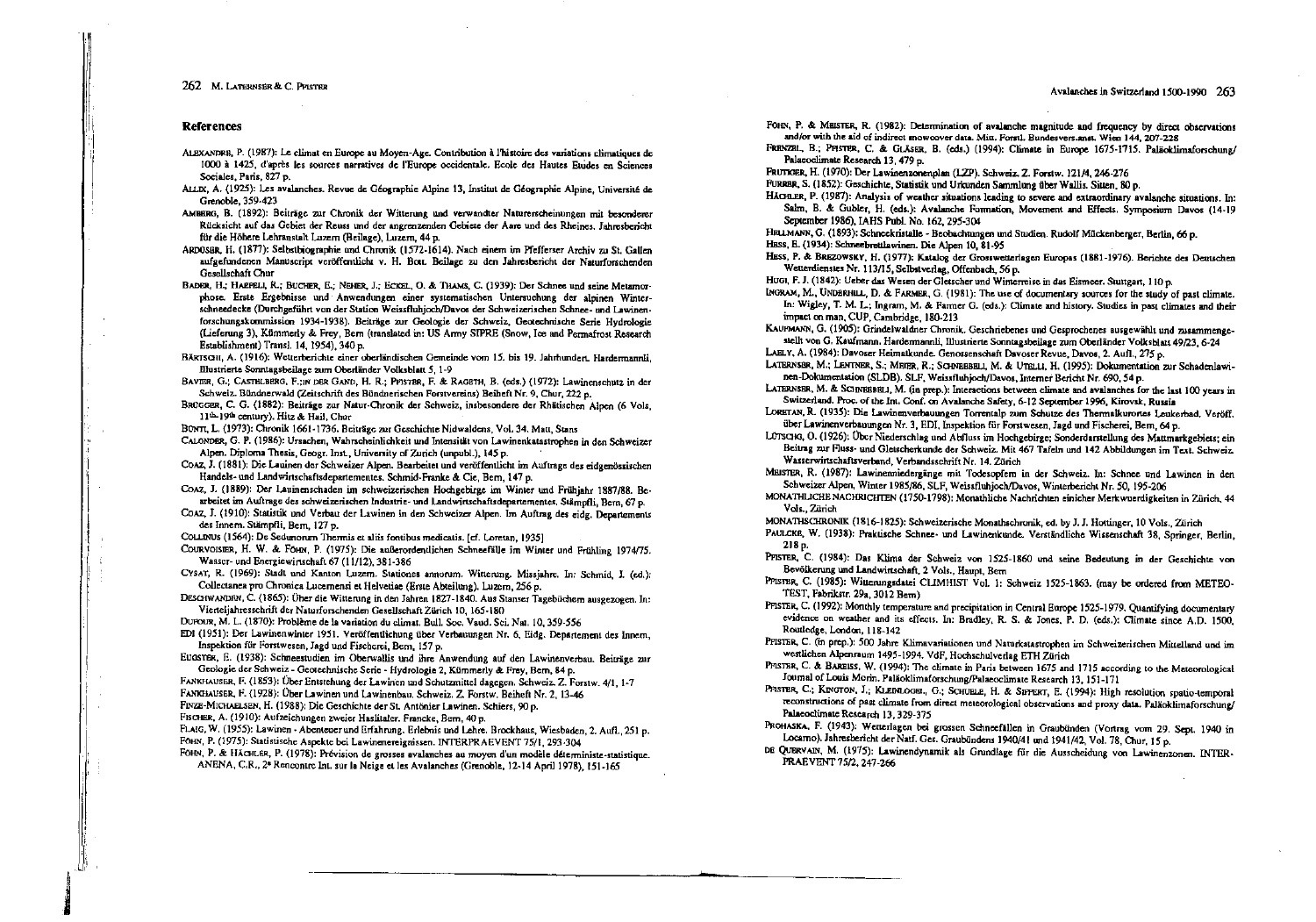Avalanches in Switzerland 1500-1990 265

DE QUERVAIN, M. & MEISTER, R. (1987): 50 years of snow profiles on the Weissfluhjoch and relations to the surrounding avalanche activity (1936/37-1985/86). In: Salm, B. & Gubler, H. (eds.): Avalanche Formation, Movement and Effects. Symposium Davos (24-29 September 1986), IAHS Publ. 162, 161-181

RATZEL, F. (1889): Die Schneedecke, besonders in deutschen Gebirgen. Engelhom, Stuttgart, 227 p.

- RICHTLINIEN (1955): Lawinenverbau im Anbruchgebiet. Vorläufige Richtlinien zur Dimensionierung von Dermanenten Stützverbauungen. Eidg. Inspektion für Forstwesen. 22 p.
- RICHTLINIEN (1961): Lawinenverbau im Anbruchgebiet. Richtlinien für den permanenten Stützverbau. Schweiz. Z. Forstw. 112/2, 112-165
- RICHTLINIEN (1968): Lawinenverbau im Anbruchgebiet. Richtlinien des Eidg. Oberforstinspektorates für den Stützverbau; Ausgabe 1968. Mitteilungen des SLF, Weissfluhioch/Davos, Nr. 29. 68 p.
- RICHTLINIEN (1990): Richtlinien für den Lawinenverbau im Anbruchgebiet; Ausgabe 1990, Published by: BUWAL (Eide, Forstdirektion) and WSL (SLF), 76 p.

RUPPEN, P. J. G., IMSENG, G. & IMSENG, W. (1979): Saaser Chronik 1200-1979. Verkehrsverein Saas-Fee, 310 p.

- SAMMLUNG (1718-1726): Sammlung von Natur- und Medicin- wie auch hierzu gehöriger Kunst- und Literatur Geschichten. So sich Anno ... in Schlesien und anderen Ländern begeben, ans Licht gestellt von Einigen Academ. Naturae Curios. in Breslau, Breslau, (Series of 9 yearly volumes)
- SALIS-MARSCHLINS, J. R. (1809): Meteorologische Beobachtungen des Jahres 1808. In: Der neue Sammler. Ein gemeinnütziges Archiv für Bünden Vol. 5, 151-201
- SCHALLER, A. (1937); Chronik der Naturereignisse im Umerland. Gotthardpost, Gamma, Altdorf
- SCHRUCIZER, J. J. (1706): Beschreibung der Natur-Geschichten des Schweizerlandes. Erster Theil. In Verlegung des Authoris, Zürich
- SCHILD, M. (1972): Lawinen. Dokumentation für Lehrer, Skilager- und Tourenleiter. Lehrmittelverlag des Kantons Zürich, 132 p.
- SCHNEEBELL, M. & LATERNSER, M. (1996): Wechselwirkungen zwischen Klima, Lawinen und technischen Maßnahmen. Wissenschaftlicher Schlußbericht NFP 31 (Nationales Forschungsprogramm 31 "Klimaänderungen und Naturkatastrophen")

Schweiz, Meteorolog, Beobachtungen, 1885. Supplementband. Zürich

- SELIGMAN, G. (1936): Snow structure and ski fields. Macmillan & Co., London, 555 p.
- SLF (1936/37-1992/93): Schnee und Lawinen in den Schweizeralpen. Winterberichte (Annual winter reports) in 57
- Vols., published by the Swiss Federal Institute for Snow and Avalanche Research (SFISAR), Weissfluhioch/Davos
- SLF (1952); Schnee und Lawinen in den Schweizeralpen, Winter 1950/51. SLF, Weissfluhjoch/Davos, Winterbericht Nr. 15, 231 p.
- SLF (1994): Schnee und Lawinen in den Schweizer Alpen, Winter 1992/93. SLF, Weissfluhjoch/Davos, Winterbericht Nr. 57, 186 p.
- SPRECHER, F. W. (1899); Grundlawinenstudien, SAC (Schweizerischer Alpen Club) Jahrbuch, Vol. 35, 268-292

SPRECHER, F. W. (1901): Grundlawinenstudien II. SAC (Schweizerischer Alpen Club) Jahrbuch, Vol. 37, 219-243

- SPRECHER. F. (1940): Denkwürdiges über Elementarkatastrophen und abnormale Witterung insbesondere im Prättigau. Schiers, 50 p.
- STRASSER, G. (1890): Grindelwaldner Chroniken. Der Gletschermann. Familienblatt für die Gemeinde Grindelwald, Grindelwald, 165-190
- VIGLEZIO, G. (1977): 100 anni di primunzioni valangarie nel Ticino, Schweiz. Z. Forstw. 128/6, 425-439
- ZINGG, T. (1969): Schnee- und Lawinenuntersuchungen im Parsenngebiet. Schnee und Lawinen in den Schweizeralpen, Winter 1967/68. SLF, Weissfluhjoch/Davos, Winterbericht Nr. 32, 172-190
- ZYSSET, W. (1989): Der Lawinenwinter 1887/88: Ausmass und Auswirkungen eines Lawinenwinters vor 100 Jahren. Schnee und Lawinen in den Schweizer Alpen, Winter 1987/88. SLF, Weissfluhjoch/Davos, Winterbericht Nr. 52, 153-155

#### Author's addresses:

M. Laternser, Swiss Federal Institute for Snow and Avalanche Research (SLF/SFISAR), Flüelastrasse 11, CH-7260 Davos Dorf, Switzerland

Prof. Christian Pfister, Group of Environmental History, University of Bern, Unitobler, CH-3000 Bern 9, Switzerland

#### Appendix

Table 1 Selected examples of great disasterous avalanches or entire avalanche periods in Switzerland since the 16<sup>th</sup> century

| Date *               | Locality (Region or Canton) '                            | Fatalities, Damage (Source [chronicle]) '                                                                                                                                  |
|----------------------|----------------------------------------------------------|----------------------------------------------------------------------------------------------------------------------------------------------------------------------------|
| 1518                 | Leukerbad (VS)                                           | 61 deaths, many buildings and spa destroyed<br>(Loretan 1935; Coaz 1881)                                                                                                   |
| 1596 Feb 17          | Grisons, particularly in the Engadine<br>and Val Müstair | about 50 deaths, many farmsteads incl. cattle<br>(>150) destroyed (Brügger 1682 (Ardüser))                                                                                 |
|                      | Livigno (Italy)                                          | 50 deaths (Brügger 1882 [Ardüser])                                                                                                                                         |
|                      | Campodolcino (Italy)                                     | 18 deaths (Brügger 1882 [Ardüser])                                                                                                                                         |
| 1602 Jan 16          | Davos (GR)                                               | 13 deaths, 70 buildings, 20 cows and numer<br>other cattle (Laely 1984 [Ardüser, Christ, Sprechar])                                                                        |
| 1609 Mar 3           | Davos (GR)                                               | 16 (or 26?) deaths, buildings and cattle (Laely 1984<br>(Arduser, Christ, Sprecher))                                                                                       |
| 1689 Feb 4 (g)       | Saas (Prättigau, GR)                                     | 2 avalanches claim 59 victims, destroy 22 houses<br>and many more sheds, barns, orchards and wood<br>(and cattle?) (Sprecher 1940 [Jost])                                  |
|                      | St. Antönien (Prättigau, GR)                             | 13 deaths, 8 houses, 2 mills, sheds, cattle and large<br>areas of forest (Finze-Michaelsen 1988 [Ruosch])                                                                  |
| 1689 Feb 3 (g)       | Davos (GR)                                               | 8 deaths, 6 houses and many sheds incl. cattle<br>(Laely 1984 [Christ "private chronicie"])                                                                                |
| 1689 Feb $2 - 4$ (g) | Montafon (Vorarlberg, Austria)                           | 120 deaths, 119 houses, nearly 700 other buildings,<br>740 head of cattle and 1830 trees (Sprecher 1940<br>Fold chronicle"], Fiaig 1955)                                   |
| 1689                 | Galtür/Paznauntal (Tyrol, Austria)                       | 29 deaths, more than 800 houses and many sheds<br>(Brügger 1882 [Amstein])                                                                                                 |
| 1695 Feb 21 (g)      | Bosco-Gurin (Valle Maggia, TI)                           | 34 deaths, 11 houses and 11 sheds (Brügger 1882<br>[Scheuchzer], Viglezio 1977)                                                                                            |
| 1695 Feb 21/22 (g)   | Val Bedretto (TI)                                        | church and several houses destroyed, priest killed<br>(Brügger 1882 [Lavizarri])                                                                                           |
| 1695 Mar             | Chur area (GR)                                           | several damage avalanches, at least 3 deaths<br>(Brügger 1882 [church book of Churwalden])                                                                                 |
| 1719 Jan 17          | Leukerbad (VS)                                           | 55 deaths, chapel, spa, more than 50 houses and<br>many other buildings destroyed (Coaz 1881;<br>Brügger 1882 [BZZ]; Loretan 1935 [Matter])                                |
| 1720 Feb 7 (g?)      | Davos (CR)                                               | damage on a church, houses and in the forest<br>(Laely 1984 [Brüchen chronicle])                                                                                           |
| 1720 Feb 8 $(g?)$    | Ftan (Engadine, GR)                                      | 35 or 36 deaths, many buildings and wood (Coaz<br>1881; Brügger 1882 [Leonhardi])                                                                                          |
| 1720 Feb 18 (g?)     | Obergestein (Goms, VS)                                   | many deaths (according to different sources 48, 84<br>or 88), up to 120 buildings destroyed and 400 head<br>of cattle killed (Coaz 1881; Brügger 1882 [8ZZ];<br>Hess 1936) |
| 1720                 | near Brig (VS)                                           | 40 people "buried" (dead?) (Brügger 1882 [822])                                                                                                                            |
|                      | Randa (VS)                                               | 12 deaths (?) (Schild 1972)                                                                                                                                                |
|                      | Gd. St. Bernard (VS)                                     | 23 deaths (?) (Schild 1972)                                                                                                                                                |